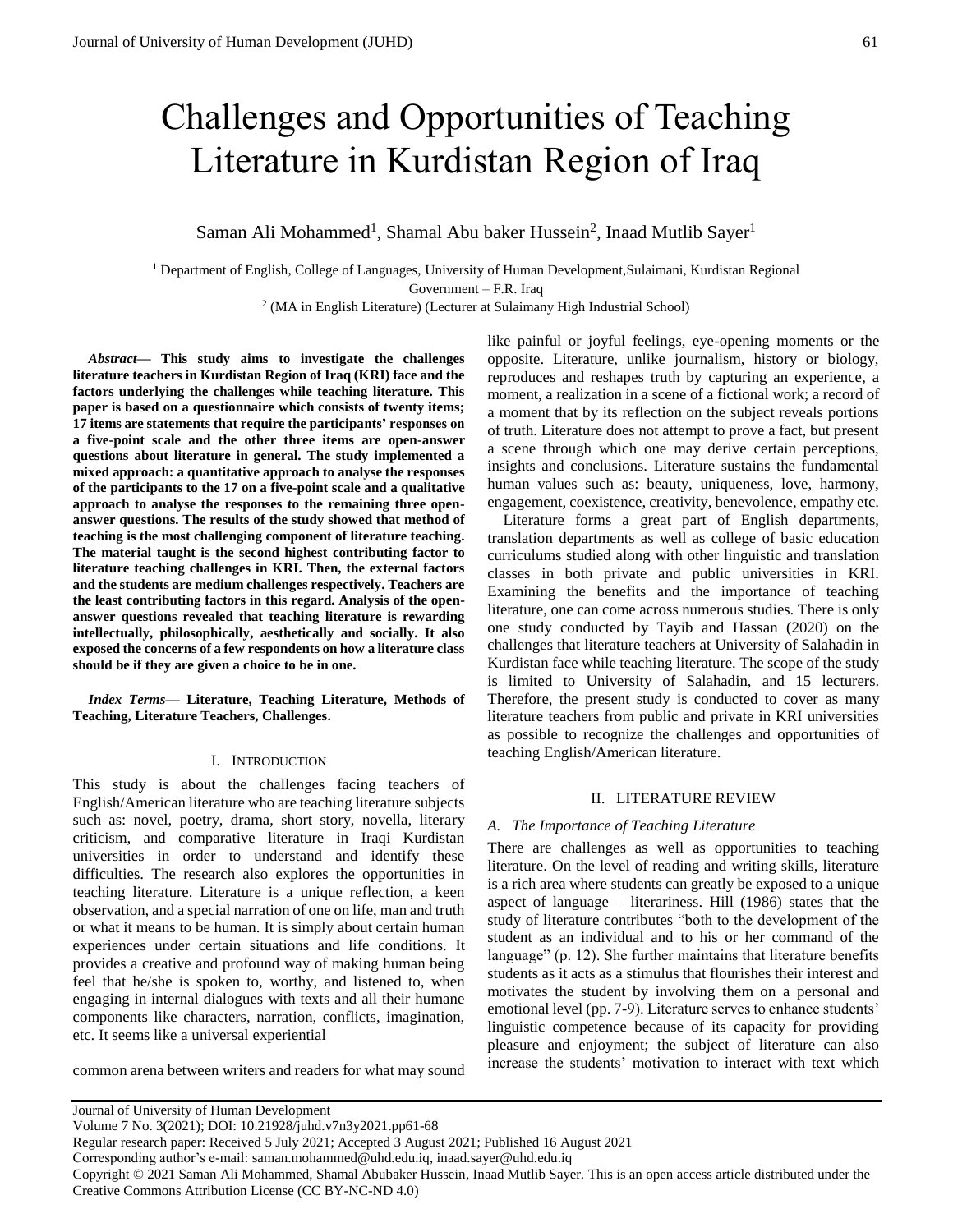increases their reading comprehension. According to Sidhu, Fook, & Kaur (2010) "a literature-enriched curriculum not only helps learners improve their reading and writing skills but more importantly helps them internalize grammar and vocabulary" (p. 54). Along similar lines, Ur (1991) explains that literature provides different styles of writing and becomes a good base of vocabulary on a comprehension level, while also helping the student to become emotionally involved that contributes to their personal development. Moreover, literature encourages students toward empathy, critical and creative thinking, increased knowledge of target culture, worked knowledge and finally a heightened awareness of humanity and conflicts (201). On a personal level where students access a unique observation to philosophical questions on the self and human development, literature is a fundamental venue. Farrar (1940) summarizes the purposes of teaching literature as:

1. To enable the student to make his way of life,

2. To help him take his part socially with his fellows,

3. To enable him to perform his function in the fullest sense, as a citizen.

4. To increase the ability to get intelligent satisfaction and enjoyment out of life (p. 78).

He further maintains that the teaching of literature helps "Training in logical thinking, the ethic aim, and increase knowledge of life", and these are among many other fundamental advantages of teaching literature (p.78-82). Lazar (1948) states that using literature in the classroom is a productive method of involving the learner as a whole person, it is where the learners have great opportunities to express their personal opinions, reflections and feelings (p. 13-14). Literature is also used "as the potential source to know and identify the aspect of history, social, and culture of a foreign language" (Sugandi and Husnaini 2015, p. 54). It helps student to have awareness of human nature, natural world, morality, etc.

#### *B. Challenges of Teaching Literature*

One key question is what are the challenges that literature teachers face in EFL classes in KRI? Chesterman (1983) discusses that "the teaching approach" or the ineffective teaching methodologies is one of challenges of a fruitful teaching of literature and the students' "unfamiliarity to the study of literature in general" is another challenge (p. 136). Chang (2003) reinforces this idea that "before entering English departments, students usually have not had much experience reading authentic literature written in English" (p. 3). Poor exposure to English and American literature to secondary and high school students in KRI creates a great challenge when teaching them literature at college level, as well.

The types of literature material students are exposed are another challenge as some of them are really difficult for their level considered they are not pedagogically well designed and/or selected. Hoque (2007) states that "finding appropriate literature to teach a second language classroom has always been a major challenge" and the educators have to be careful to choose a text that is not too long or difficult both linguistically and conceptually (pp. 1,2). Hussein and Al-Emami (2016) conclude that three factors make teaching literature challenging; "language proficiency level of the students,

linguistic and stylistic degree of difficulty of the texts and the degree of cultural (un) familiarity" (p. 125).

## III. RESEARCH QUESTIONS

This research attempts to find answers to the following questions:

- 1. What are the challenges that literature teachers face in KRI universities?
- 2. What are the opportunities of teaching English/American literature in KRI universities?
- 3. Is there any stylistically significant effect of gender, age, education, affiliation, and teaching experience on teaching literature in KRI universities?

#### IV. METHODOLOGY

#### *A. Participants:*

The sample of this study consists of university teachers of English literature in KRI. Seventy-one university teachers responded to a web-based questionnaire about the challenges faced by teachers of literature in the universities of KRI. The participants were 38 males and 33 females. The participants were categorized into five age groups  $(25-30 = 9, 31-35 = 22,$  $36-40 = 13$ ,  $41-45 = 12$  and  $46$  and above = 13). 36 participants were MA holders and 25 were PhD holders. The participants were affiliated by both public and private universities with 52 teachers from public universities and 19 teachers from private universities. In terms of teaching experience, 11 participants have 1-3 years, 17 participants have 4-6 years, 12 participants have 7-9 years, and 31 participants have 10 and above years (see Table 1).

**Table 1** *Profile of the Participants*

|                            |                | <b>Participants with</b><br>difficulty |       |                         | Participants with no<br>difficulty                             | Total            |                      |  |
|----------------------------|----------------|----------------------------------------|-------|-------------------------|----------------------------------------------------------------|------------------|----------------------|--|
| Demographic data           |                |                                        |       |                         | Frequency Percentage Frequency Percentage Frequency Percentage |                  |                      |  |
| Gender                     | <b>Males</b>   | 26                                     | 55.32 | 12                      | 50                                                             | 38               | 54                   |  |
|                            | <b>Females</b> | 21                                     | 44,68 | 12                      | 50                                                             | 33               | 46                   |  |
|                            | 25-30          | 8                                      | 17.02 | 1                       | 4.17                                                           | $\boldsymbol{9}$ | 12.68                |  |
|                            | $31 - 35$      | 14                                     | 29.79 | 8                       | 33.33                                                          | 22               | 30.99                |  |
| Age                        | 36-40          | 8                                      | 17.02 | 5                       | 20.83                                                          | 13               | 18.31                |  |
|                            | $41 - 45$      | 8                                      | 17.02 | $\overline{\mathbf{4}}$ | 16.67                                                          | 12               | 16.90                |  |
|                            | 46 and above   | 9                                      | 19.15 | 4                       | 16.67                                                          | 13               | 18.31<br>64.79<br>46 |  |
|                            | MA             | 32                                     | 68.09 | 14                      | 58.33                                                          |                  |                      |  |
| Education                  | PhD            | 15                                     | 31.91 | 10                      | 41.67                                                          | 25               | 35.21                |  |
|                            | Public         | 35                                     | 74.47 | 17                      | 70.83                                                          | 52               | 73.24                |  |
| University                 | Private        | 12                                     | 25.53 | 7                       | 29.17                                                          | 19               | 26.76                |  |
|                            | 1-3 years      | $\overline{7}$                         | 14.89 | 4                       | 16.67                                                          | 11               | 15.49                |  |
|                            | 4-6 years      | 13                                     | 27.66 | $\overline{\mathbf{4}}$ | 16.67                                                          | 17               | 23.94                |  |
| <b>Teaching experience</b> | 7-9 years      | 8                                      | 17.02 | 4                       | 16.67                                                          | 12               | 16.90                |  |
|                            | 10 years       | 19                                     | 40.43 | 12                      | 50                                                             | 31               | 44                   |  |

#### *B. The Questionnaire*

 The researchers used a google-form questionnaire to collect data from teachers of English/American literature in KRI universities. The questionnaire begins with background information about the participants concerning their gender, age, affiliation, place of living and teaching experience. After that, the participants should answer with *Yes* or *No* to the question "Do you face difficulty in teaching English/American literature?" before they rate the next 17 items concerning the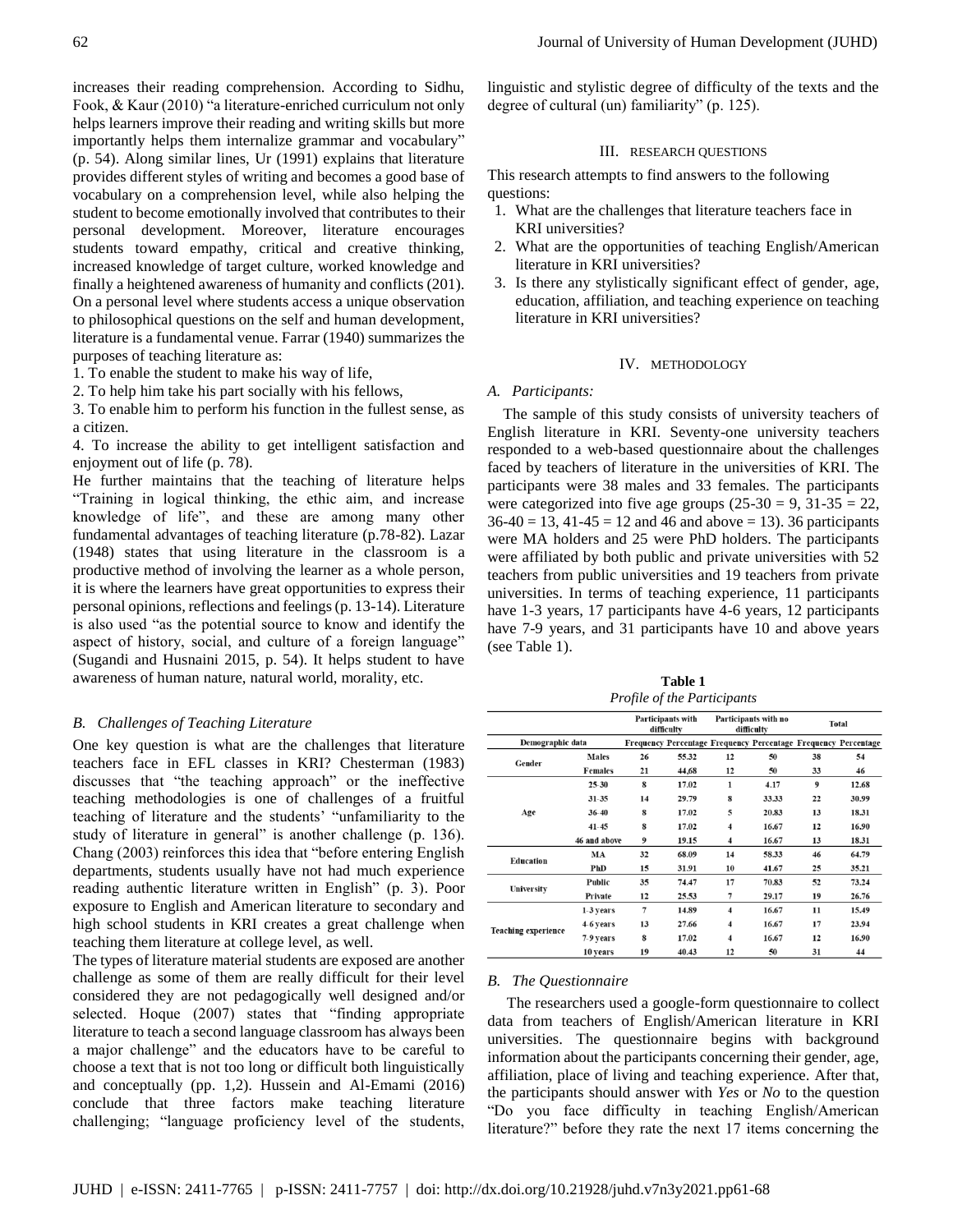challenges which they might face in teaching literature. The 17 items were based on Likert Scale and they were in the negative form for those who replied to the preceding question with *Yes*, and in the positive form for those who replied with *No*. The questionnaire ends with three open-answer questions. **The participants' responses were tested for reliability by Cronbach's Alpha and the result was .946.**

## *C. Data Analysis*

 The descriptive statistics of the participants' responses was calculated by SPSS version 20 in terms of the frequency, mean, median and mode. The scores of the mean, median and mode were used to determine whether an item constitutes a challenge for literature teachers in KRI or not. By mean scores, an item is labelled *Strongly Disagree* if its mean score is between 1 - 1.79; *Disagree* if its mean score is between 1.8 - 2.59; *Neutral* if its mean score is between 2.6 - 3.39; *Agree* if its mean score is between 3.4 - 4.19; and *Strongly Agree* if its mean score is between 4.2 - 5. Accordingly, based on mean scores an item is considered a challenge if its mean score is 3.4 or higher. The responses to the three open-answer questions were analyzed qualitatively by collecting the responses to each question separately. After that, these responses were classified into key ideas/concepts. Since all the three questions target the role of literature, the answers were dealt with altogether. Thus, they were classified into seven key headings under which the answers were summarized.

#### V. ANALYSIS AND DISCUSSION

This section falls into two parts; the first part is the quantitative analysis of the responses to the 17 items and the second part is about the qualitative analysis of the three open-answer questions of the questionnaire.

#### *A. Results of the Quantitative Analysis*

According to Chart 1., 66% of the participants (47 out of 71) face difficulty in teaching literature in KRI (the researchers will label them group 1), and 34% of the participants (24 out of 71) do not face any difficulty (the researchers will label them group 2). The two groups of the participants responded to different sets of questionnaire items to give their opinions concerning the challenges faced by university teachers of literature in KRI. The researchers will analyze the responses of each group of participants separately, and then analyze the responses of both groups together.



**Chart 1.** *The Percentage of Participants who Responded to the Question "Do you face difficulty in teaching English/American literature?"*

 Table 2. below exposes the results of the analysis of the responses of group 1. The data are presented based on three measures, namely *mean, median* and *mode*. The overall mean of the responses (M=3.87) shows that all the problems raised in the items of the questionnaire are challenges in teaching literature. However, the means of the individual items reveal that there is variation in the opinions of the teachers regarding the challenges they face in teaching literature. As Table 2. shows, items 4, 5, 12, and 17 (M=4.34, 4.40, 4.55 and 4.28 respectively), which are related to method of teaching and to students, constitute the highest challenge for teachers of literature. Items 1, 6, 7, 8, 9, 10, 11, 13, 14, 15, and 16 (M= 3.40, 3.94, 3.55, 3.96, 3.40, 4.13, 3.64, 4.17, 3.89 3.81, 3.72 respectively) represent moderate challenges in teaching literature. However, the participants in this group have neutral attitude towards items 2 and 3 (M= 3.32, 3.21 respectively).

 Based on the median score, all the items, except item 3 which falls within the neutral level of Likert Scale, stand for challenges faced by university teachers of English/American literature. Besides, the mode scores reveal that all the items without exception constitute teaching challenges for literature teachers. The number of students in class is considered the highest challenge in teaching literature by all the three measures (mean, median and mode). In addition, students' lack of critical thinking is another highest challenge according to two measures (mean and mode).

**Table 2** *Descriptive Statistics of the Responses of Participants who Have Difficulty in Teaching Literature*

| <b>Ouestionnaire Items Count</b> |    | <b>SD</b>               | D              | $\boldsymbol{N}$ | A  | SA |      | Mean Median Mode        |   |
|----------------------------------|----|-------------------------|----------------|------------------|----|----|------|-------------------------|---|
| Item1                            | 47 | 1                       | 6              | 16               | 21 | 3  | 3.40 | $\overline{\bf{4}}$     | 4 |
| Item <sub>2</sub>                | 47 | 1                       | 11             | 11               | 20 | 4  | 3.32 | $\overline{\bf{4}}$     | 4 |
| Item <sub>3</sub>                | 47 | $\overline{2}$          | 10             | 15               | 16 | 4  | 3.21 | 3                       | 4 |
| Item <sub>4</sub>                | 47 | $\bf{0}$                | 1              | 3                | 22 | 21 | 4.34 | $\overline{\mathbf{4}}$ | 4 |
| Item <sub>5</sub>                | 47 | $\bf{0}$                | 1              | $\overline{2}$   | 21 | 23 | 4.40 | $\overline{\bf{4}}$     | 5 |
| Item <sub>6</sub>                | 47 | $\overline{2}$          | 3              | 8                | 17 | 17 | 3.94 | 4                       | 4 |
| Item7                            | 47 | $\overline{2}$          | 9              | 8                | 17 | 11 | 3.55 | 4                       | 4 |
| Item <sub>8</sub>                | 47 | $\bf{0}$                | 4              | 8                | 21 | 14 | 3.96 | 4                       | 4 |
| Item9                            | 47 | $\overline{2}$          | 10             | 9                | 19 | 7  | 3.40 | $\overline{\bf{4}}$     | 4 |
| Item10                           | 47 | $\bf{0}$                | $\overline{2}$ | 4                | 27 | 14 | 4.13 | 4                       | 4 |
| Item11                           | 47 | 1                       | 5              | 11               | 23 | 7  | 3.64 | $\overline{\bf{4}}$     | 4 |
| Item12                           | 47 | $\bf{0}$                | $\bf{0}$       | 6                | 9  | 32 | 4.55 | 5                       | 5 |
| Item13                           | 47 | $\bf{0}$                | $\overline{2}$ | 6                | 21 | 18 | 4.17 | 4                       | 4 |
| Item14                           | 47 | $\overline{2}$          | $\overline{2}$ | 6                | 26 | 11 | 3.89 | 4                       | 4 |
| Item15                           | 47 | $\bf{0}$                | 5              | 10               | 21 | 11 | 3.81 | $\overline{\bf{4}}$     | 4 |
| Item16                           | 47 | $\overline{\mathbf{4}}$ | 6              | 3                | 20 | 14 | 3.72 | $\overline{\mathbf{4}}$ | 4 |
| Item17                           | 47 | $\bf{0}$                | 1              | 3                | 25 | 18 | 4.28 | 4                       | 4 |
| <b>Total</b>                     |    |                         |                |                  |    |    | 3.87 |                         |   |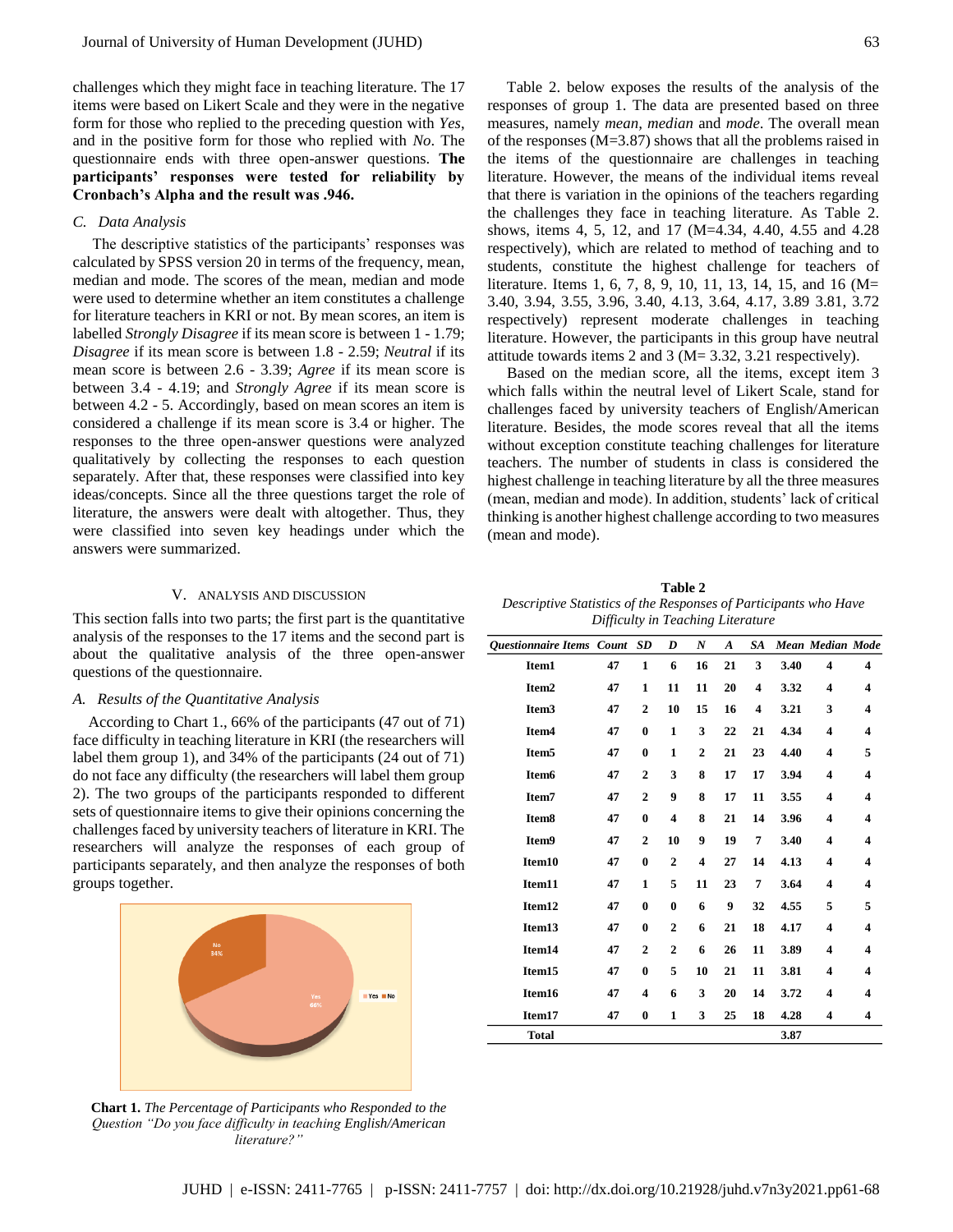**Table 3** *Descriptive Statistics of the Responses of Participants who Have No Difficulty in Teaching Literature*

| <b>Questionnaire Items</b> | Count | <b>SD</b>               | D              | N              | $\boldsymbol{A}$ | SA |      | Mean Median Mode |              |
|----------------------------|-------|-------------------------|----------------|----------------|------------------|----|------|------------------|--------------|
| Item1                      | 24    | 0                       | $\overline{2}$ | 6              | 11               | 5  | 3.79 | 4                | 4            |
| Item <sub>2</sub>          | 24    | 1                       | 0              | 5              | 12               | 6  | 3.92 | 4                | 4            |
| Item <sub>3</sub>          | 24    | 1                       | 0              | 3              | 7                | 13 | 4.29 | 5                | 5            |
| Item <sub>4</sub>          | 24    | 1                       | $\overline{2}$ | 1              | 15               | 5  | 3.88 | 4                | 4            |
| Item <sub>5</sub>          | 24    | 1                       | 1              | 3              | 7                | 12 | 4.17 | 5                | 5            |
| Item <sub>6</sub>          | 24    | 1                       | 5              | 7              | 8                | 3  | 3.29 | 3                | 4            |
| Item7                      | 24    | $\bf{0}$                | 3              | 4              | 14               | 3  | 3.71 | 4                | 4            |
| Item <sub>8</sub>          | 24    | $\bf{0}$                | 3              | 3              | 12               | 6  | 3.88 | 4                | 4            |
| Item9                      | 24    | 0                       | $\mathbf{2}$   | 5              | 12               | 5  | 3.83 | 4                | 4            |
| Item10                     | 24    | $\bf{0}$                | 1              | 3              | 16               | 4  | 3.96 | 4                | 4            |
| Item11                     | 24    | $\bf{0}$                | 1              | 4              | 15               | 4  | 3.92 | 4                | 4            |
| Item12                     | 24    | 0                       | 5              | $\overline{2}$ | 4                | 13 | 4.04 | 5                | 5            |
| Item13                     | 24    | $\bf{0}$                | 5              | 8              | 10               | 1  | 3.29 | 3                | 4            |
| Item14                     | 24    | $\bf{0}$                | 1              | 8              | 9                | 6  | 3.83 | 4                | 4            |
| Item15                     | 24    | $\bf{0}$                | 4              | 6              | 11               | 3  | 3.54 | 4                | 4            |
| Item16                     | 24    | $\overline{\mathbf{2}}$ | 7              | 4              | 7                | 4  | 3.17 | 3                | $\mathbf{2}$ |
| Item17                     | 24    | 0                       | 7              | 9              | 7                | 1  | 3.08 | 3                | 3            |
| Total                      |       |                         |                |                |                  |    | 3.74 |                  |              |

Analysis of the responses of group2 (Table 3) revealed that although the participants stated that they face no difficulty in teaching literature, their responses were within the neutral level in statements 6 and 13, based on mean and median measures, and in statements 16 and 17 based on mean, median and mode. However, the mean score suggests that this group of teachers have no challenges in teaching literature.

To analyze the responses of all the participants together, the researchers used the items given to group1 and reversed the coding of the responses of group 2, i.e., Strongly Disagree=1, Disagree=2, Neutral=3, Agree=4, Strongly Agree=5 for group1, but Strongly Disagree=5, Disagree=4, Neutral=3, Agree=2, Strongly Agree=1 for group 2.

**Table 4** *Descriptive Statistics of the Responses of all the Participants*

| Descriptive blansnes of the responses of an inc 1 armeipanus |    |    |    |                  |                  |    |      |                            |              |
|--------------------------------------------------------------|----|----|----|------------------|------------------|----|------|----------------------------|--------------|
| Questionnaire Items Count SD                                 |    |    | D  | $\boldsymbol{N}$ | $\boldsymbol{A}$ |    |      | <b>SA</b> Mean Median Mode |              |
| Item1                                                        | 71 | 6  | 17 | 22               | 23               | 3  | 3    | 3                          | 4            |
| Item <sub>2</sub>                                            | 71 | 7  | 23 | 16               | 20               | 5  | 2.90 | 3                          | 2            |
| Item <sub>3</sub>                                            | 71 | 15 | 17 | 18               | 16               | 5  | 2.70 | 3                          | 3            |
| Item <sub>4</sub>                                            | 71 | 5  | 16 | 4                | 24               | 22 | 3.59 | 4                          | 4            |
| Item <sub>5</sub>                                            | 71 | 12 | 8  | 5                | 22               | 24 | 3.54 | 4                          | 5            |
| Item <sub>6</sub>                                            | 71 | 5  | 11 | 15               | 22               | 18 | 3.52 | 4                          | 4            |
| Item7                                                        | 71 | 5  | 23 | 12               | 20               | 11 | 3.13 | 3                          | $\mathbf{2}$ |
| Item <sub>8</sub>                                            | 71 | 6  | 16 | 11               | 24               | 14 | 3.34 | 4                          | 4            |
| Item9                                                        | 71 | 7  | 22 | 14               | 21               | 7  | 2.99 | 3                          | 2            |
| Item10                                                       | 71 | 4  | 18 | 7                | 28               | 14 | 3.42 | 4                          | 4            |
| Item11                                                       | 71 | 5  | 20 | 15               | 24               | 7  | 3.11 | 3                          | 4            |
| Item12                                                       | 71 | 13 | 4  | 8                | 14               | 32 | 3.68 | 4                          | 5            |
| Item13                                                       | 71 | 1  | 12 | 14               | 26               | 18 | 3.68 | 4                          | 4            |
| Item14                                                       | 71 | 8  | 11 | 14               | 27               | 11 | 3.31 | 4                          | 4            |
| Item15                                                       | 71 | 3  | 16 | 16               | 25               | 11 | 3.35 | 4                          | 4            |
| Item16                                                       | 71 | 8  | 13 | 7                | 27               | 16 | 3.42 | 4                          | 4            |
| Item17                                                       | 71 | 1  | 8  | 12               | 32               | 18 | 3.82 | 4                          | 4            |
| <b>Total</b>                                                 |    |    |    |                  |                  |    | 3.32 |                            |              |

The descriptive statistics of Table 4. reveals that items 4, 5, 6, 10, 12, 13, 16 and 17 are challenges to teachers of literature by all the three measures (mean, median and mode) and items 8, 14 and 15 are challenges by two measures (median and mode), whereas items 1 and 11 are challenges by the mode measure only. By contrast, items 2, 7 and 9 carry no challenge to teachers of literature by one measure, namely mode.

Independent-sample t-tests were conducted to examine the influence of gender, education and affiliation on the challenges of teaching literature. The results of the tests have shown that these independent variables are statistically not significant determinants of the challenges of teaching literature in KRI. The scores of the three variables are females  $(M=3.25,$ SD=0.93) and males (M=3.38, SD=0.88) conditions; t (69) = .575, p = .567.; MA holders (M=3.43, SD=0.90) and PhD holders (M=3.12, SD=0.88) conditions; t (69) =1.391, p = .169.; and public universities (M=3.34, SD=0.89) and private universities (M=3.26, SD=0.94) conditions; t (69) = 0.302, p = .764. respectively.

One-way ANOVA tests were conducted to compare the effect of age and teaching experience on the challenges faced by teachers of literature in KRI. The results of the ANOVAs revealed that there was no significant effect of age and teaching experience on the challenges faced by teachers of literature at the p<.05 level. The scores of the ANOVAs results are  $F(4, 66)$  $= .769$ , p  $= .549$  for age, and  $F(3, 67) = .464$ , p  $= .709$  for teaching experience.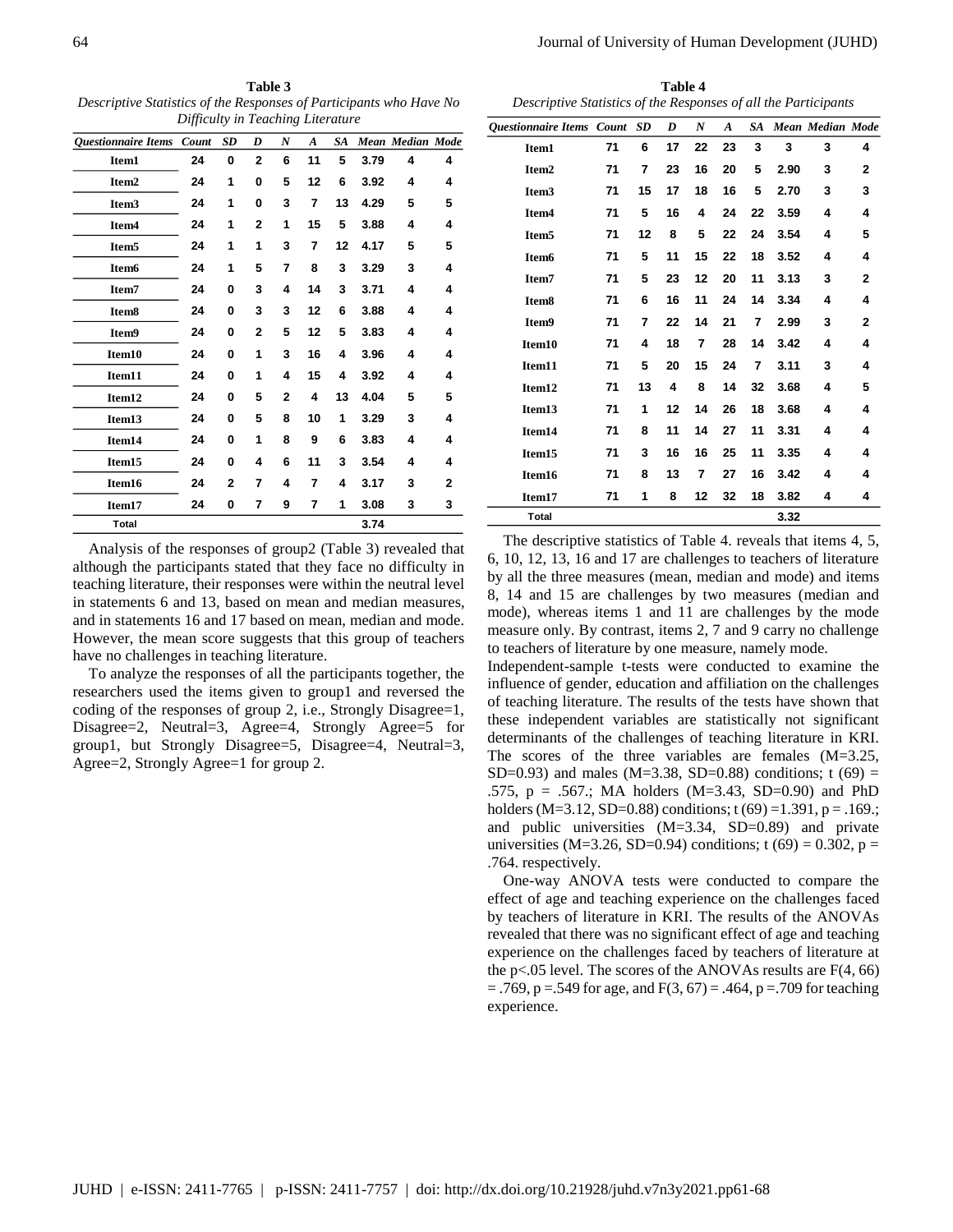**Table 5** *Descriptive Statistics of the Factors Contributing to Challenges of Literature Teaching in KRI*

| <b>Factors contributing to</b>                                 | <b>Ouestionnaire</b><br>Items | All participants $= 71$ |        |         | Participants with difficulty |        |         | Participants with no |                   |             |
|----------------------------------------------------------------|-------------------------------|-------------------------|--------|---------|------------------------------|--------|---------|----------------------|-------------------|-------------|
| literature teaching challenges                                 |                               |                         |        |         |                              | $= 47$ |         |                      | $difficultv = 24$ |             |
|                                                                |                               | Mean                    | Median | Mode    | Mean                         | Median | Mode    | Mean                 | Median            | <b>Mode</b> |
| Teaching method related factors 1, 2, 5, 9, 11, 12             |                               | 3.63                    | 3.75   | 4.25    | 4.13                         | 4.25   | 4.25    | 2.65                 | 2.63              | 2.25        |
| <b>Content-related factors</b>                                 | 6.10                          | 3.47                    | 3.50   | $4.25*$ | 4.03                         | 4.00   | $4.25*$ | 2.38                 | 2.50              | 2.00        |
| <b>External factors</b>                                        | 8.15                          | 3.35                    | 3.50   | $4.00*$ | 3.88                         | 4.00   | 4.50    | 2.29                 | 2.00              | 1.50        |
| <b>Students-related factors</b>                                | 4.13.16.17                    | 3.20                    | 3.50   | 3.83    | 3.79                         | 3.83   | 3.83    | 2.06                 | 2.00              | $2.84*$     |
| <b>Teachers-related factors</b>                                | 3.7.14                        | 3.05                    | 3.00   | 3.67    | 3.55                         | 3.67   | 3.67    | 2.06                 | 2.00              | 2.33        |
| <sup>*</sup> The score stands for the mean of two mode values. |                               |                         |        |         |                              |        |         |                      |                   |             |

 The scores of the mean, median of the five factors contributing to literature teaching challenges, based on all the participants' responses, suggest that the method of teaching literature, literary content taught and the external factors are potential challenges in KRI literature classes, whereas teachers and students are neutrally perceived by the participants. However, the mode scores of these groups show that all the suggested factors are challenges in teaching literature, with teaching method and content being the most challenging components, external factors being less challenging component, students being less than the former three components, and teachers being the least challenging components of literature classes.

 By contrast, the scores of the factors underlying literature teaching challenges, by the mean, median and mode measures, indicate that all the nominated factors are challenges faced by teachers of literature in KRI. The factors can be ordered from the highest challenging to the least challenging as follows: method of teaching, external factors, the content taught, the students and the teachers. However, if only the mode scores are considered, external factors become the most challenging, then come the teaching method and the content which have the same score, and the students as less challenging, and finally the teachers as the least challenging.

 According to the responses scores of those participants who have no difficulty in teaching literature, teaching method factor falls within the neutral scale while none of the other four factors is contributing to challenges in teaching literature in KRI.

 The data in Table 6., which are based on Pearson correlation, indicate that there is a strong positive relationship between the five factors underlying the challenges faced by teachers of literature in KRI universities. The strongest correlation is between students-related factors and the external factors (.824) and the least strong correlation is between the content-related factors and the external factors.

**Table 6** *Correlations between the Five Factors Underlying the Challenges Faced by Literature Teachers in KRI.*

|                                                              | Teachers related<br>factors | Methodology | <b>Students</b><br>related factors related factors related factors | Content | External<br>Factors |
|--------------------------------------------------------------|-----------------------------|-------------|--------------------------------------------------------------------|---------|---------------------|
| Teachers related<br>factors                                  |                             |             |                                                                    |         |                     |
| Methodology<br>related factors                               | .746                        |             |                                                                    |         |                     |
| Students related<br>factors                                  | .778                        | .801        |                                                                    |         |                     |
| Content related<br>factors                                   | .713                        | .744        | .763                                                               |         |                     |
| <b>External Factors</b>                                      | .796**                      | .809        | .824                                                               | .718    |                     |
| **. Correlation is significant at the 0.01 level (2-tailed). |                             |             |                                                                    |         |                     |

The finding that method of teaching is a high challenge for teachers of literature is supported by a study conducted by Chesterman (1983: p.136) who found that "the teaching

approach" or the ineffective teaching methodology is one of the challenges of a fruitful teaching of literature.

Chang (2003: p.3) believes that teaching literature to students who have poor pre-college experience reading authentic literary texts is a major issue in EFL classes. This idea is in line with the present study which revealed several factors related to students as potential challenges in literature classes in KRI universities.

 A study conducted by Hoque (2007: pp.1, 2) asserted that "finding appropriate literature to teach a second language classroom has always been a major challenge" and this assertion is reinforced by the findings of the present study. According to the data in Table 5., the material taught obtained a high rank within literature teaching challenges nominated by this study.

 Hussein and Al-Emami (2016: p.125) concluded that three factors make teaching literature challenging, namely "language proficiency level of the students, linguistic and stylistic degree of difficulty of the texts and the degree of cultural (un) familiarity". Interestingly, these factors refer to students-related factors, content-related factors and external factors respectively, which the current study proved them statistically as major challenges in teaching literature.

 Tayib and Hassan (2020: p.1231) found out that studentsrelated challenges are the most serious among the three proposed types of challenges, namely challenges resulted by teachers themselves, challenges resulted by students and challenges resulted by external factors. Conversely, the present study concluded that challenges caused by method of teaching, the material taught and the external factors are more serious than those caused by factors related to students or teachers. However, the two studies agree that challenges ascribed to teachers themselves are the least serious.

#### *B. Results of the Qualitative Analysis*

Although there are challenges of teaching literature, it is rewarding to teach literature since it deals with human values as it experientially presents human conditions/experience. The respondents were asked to answer three open-answer questions about literature:

- **1.** In your own words, what does literature mean to you?
- **2.** If you were a student right now, would you like literature? Why
- **3.** What has literature provided you with or what have you learned from literature?

The fundamental point that binds these three questions together is the impacts literature has had on the respondents. Their responses greatly help to know their attitudes and appreciation of literature which can predict their impacts on the education of their students. According to the responses, almost all the respondents have benefited from studying, reading and teaching literature that has impacted their worldview and perceptions regardless of the challenges they faced in their career.

The rewarding impacts of literature, mentioned by the respondents, can be classified as follows: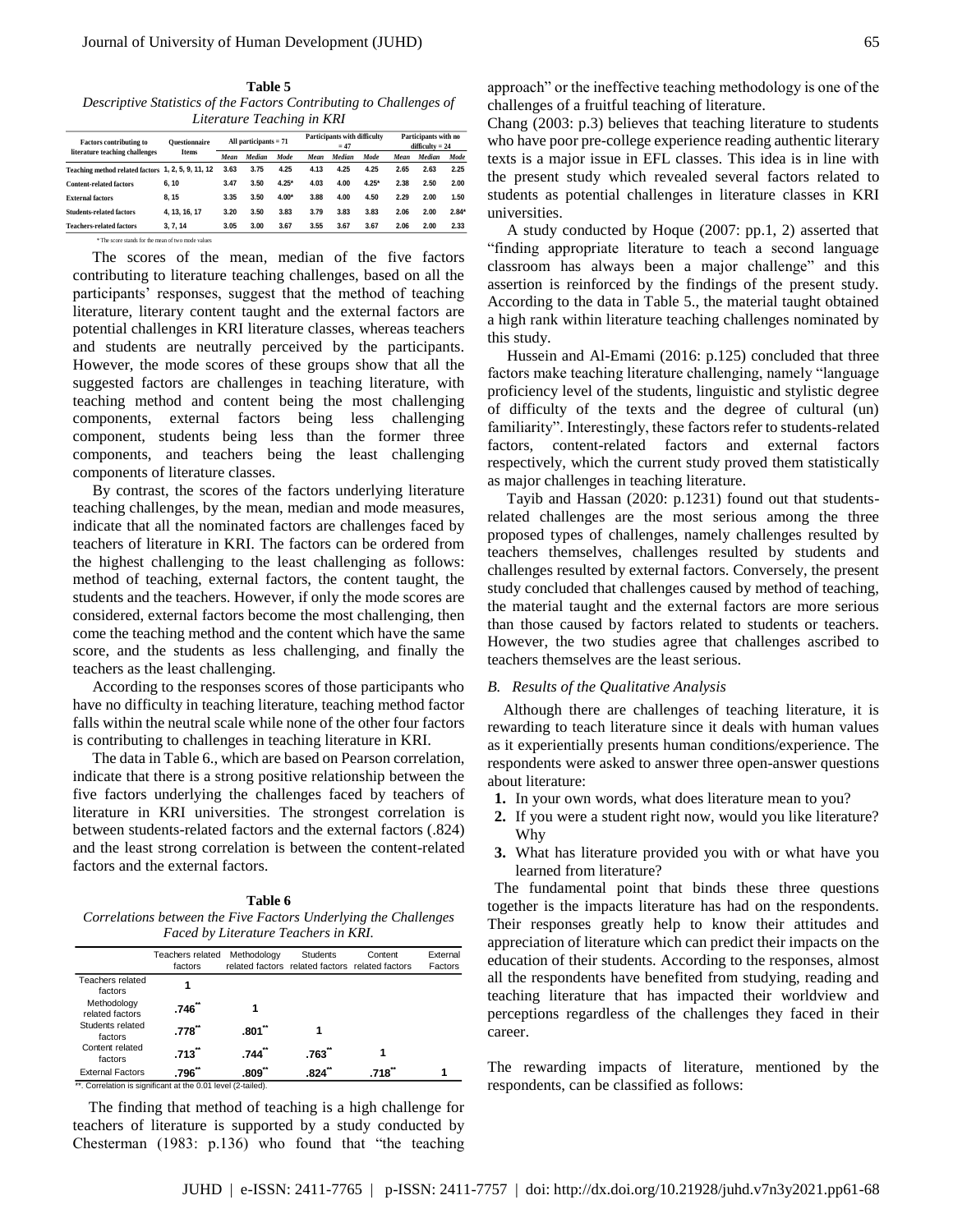## **1. Literature as Source of Knowledge/Insight about Human Cultivation**

Literature portrays what it means to be human; expression of human inner world, feelings, psychological and sentimental aspects of human. It is a guide to self-growth and selfdiscovery; re-discovering untrodden territories of being and self. It is an expression of and finding the inner peace. It voices an expression of universality of human experience and human struggle. It Intellectually refines human mindset and critical thinking.

## **2. Literature as an Enlightening Refuge in Life**

Literature consoles us as a life interpreter; a mirror to life that accompanies us to reflect on human condition; it can help regulating human life style by broadening our minds to other possibilities, experiences, and realities, to see through hidden layers of life. On an enlightening philosophical level, literature helps in uncovering vagueness of life, presents experimental truth, hidden meanings of life.

# **3. Literature as a Source of Ethics**

Literature is experientially a reflection of human conscience and morality; about limits of being kind and tolerant, for instance.

## **4. Literature as a Distinctive Footprint/Product of Human Being**

It is a subjective experience to entertain human thoughts imaginatively (addressing imaginative conditions/human experiences), both aesthetically and educationally. It channels human creativity and perceptions. Literature is an autonomous process.

# **5. Literature as a Timeless Cultural Treasure**

Literature is an individual's/nation's identity; a knowledgeable source to know one's culture, history and language as an essential and timeless part of human life. Literature contains long-lasting political insights.

# **6. Literature as a Source of Resilience and Survival**

Literature empowers men to overcome difficulties and challenges. It is psychologically encouraging, making one a productive and responsible person.

# **7. Literature as Effective Tool for Language Learning**

Literature offers a rich source for language learning on various levels such as structure, grammar, and vocabulary.

When asked about whether they would choose literature over other subjects if they have a choice (If you were a student right now, would you like literature? Why), a few of the respondents said yes but also raised their concerns about the conditions. They were concerned that the lecturer needs to be professional and the class environment has to be supportive and encouraging. There were also concerns about future employment and job security as well as stigma/attitude towards literature as not being a necessary subject in education system, seeming like a very vague subject to some people

# **CONCLUSION**

Based on the results of the study, literature teachers in KRI face challenges when teaching English/American literature. Based on all the participants' responses the challenges are related to method of teaching, content related factors, external factors, student related factors, and teacher related factors. According to the results teaching methodology is the highest challenge. It is vital that teachers of literature take specific training courses for teaching literature. The teacher needs to have sufficient background in educational psychology. He/she needs to have the potential to recognize differences in the students' individual competences as it is the case that students come from both scientific and literary branches as they graduate from high school. Along similar line of thought, instead of memorization, the students need to reflect on the literary subjects. That's why there should be a vital methodology to help them learn to reflect and this has to be taken into great consideration and reflected in the teachers' methods of assessments. The nature of literature as a field is different from other fields of study because it is an imaginative representation of reality with all its complexities; it deals with human conditions both internally and externally. The teacher of literature needs to recognize this complexity and be interdisciplinary in mindset as well as approaches of communicating the subject/literature.

Another challenge is the literary content (content related factor) and it is the second highest challenge. Sometimes wrong choice of texts causes a challenge in teaching literature. Thus, students' levels of engaging with such contents, and the depth/ complexities of the texts must be taken into consideration. It would not be advisable to teach a complex text to a group of students who have not yet mastered tools of analysis. Literature is a multilayered - linguistic, symbolic, and thematic manifestation of life, which needs critical thinking and feasible analytical tools to approach. This complexity by itself can be seen as one of the challenges in communicating them to the students.

There are many external factors that cause challenges in teaching literature. One of them is the number of students in a class that is sometimes difficult to manage and/or apply right and effective method of teaching literature. There is also lack of sufficient resources such as online catalogues and library resources. Sometimes, lack of an encouraging environment on campus to study and research is another challenge. There is prejudice and misjudgment towards humanitarian and literary studies in terms of securing future professions. It is vital that the university's world view paves the way for critical thinking to make independent graduates. And finally, gadgets and social media have affected the accessibility, acceptance and importance of literature, as well.

Among the five nominated factors that are challenges faced by teachers of literature in KRI is also student related factor. This challenge arises mostly from poor exposure of high school graduates to literature and its nature as well as discussing and reflecting on literary subjects. Sometimes, literary students try to depend on memorization, while they need to be more open and flexible to engage with critical thinking in studying literature. Furthermore, the market expectations and opportunities are dominated by STEM fields of study, i.e. science, technology, engineering and mathematics, rather than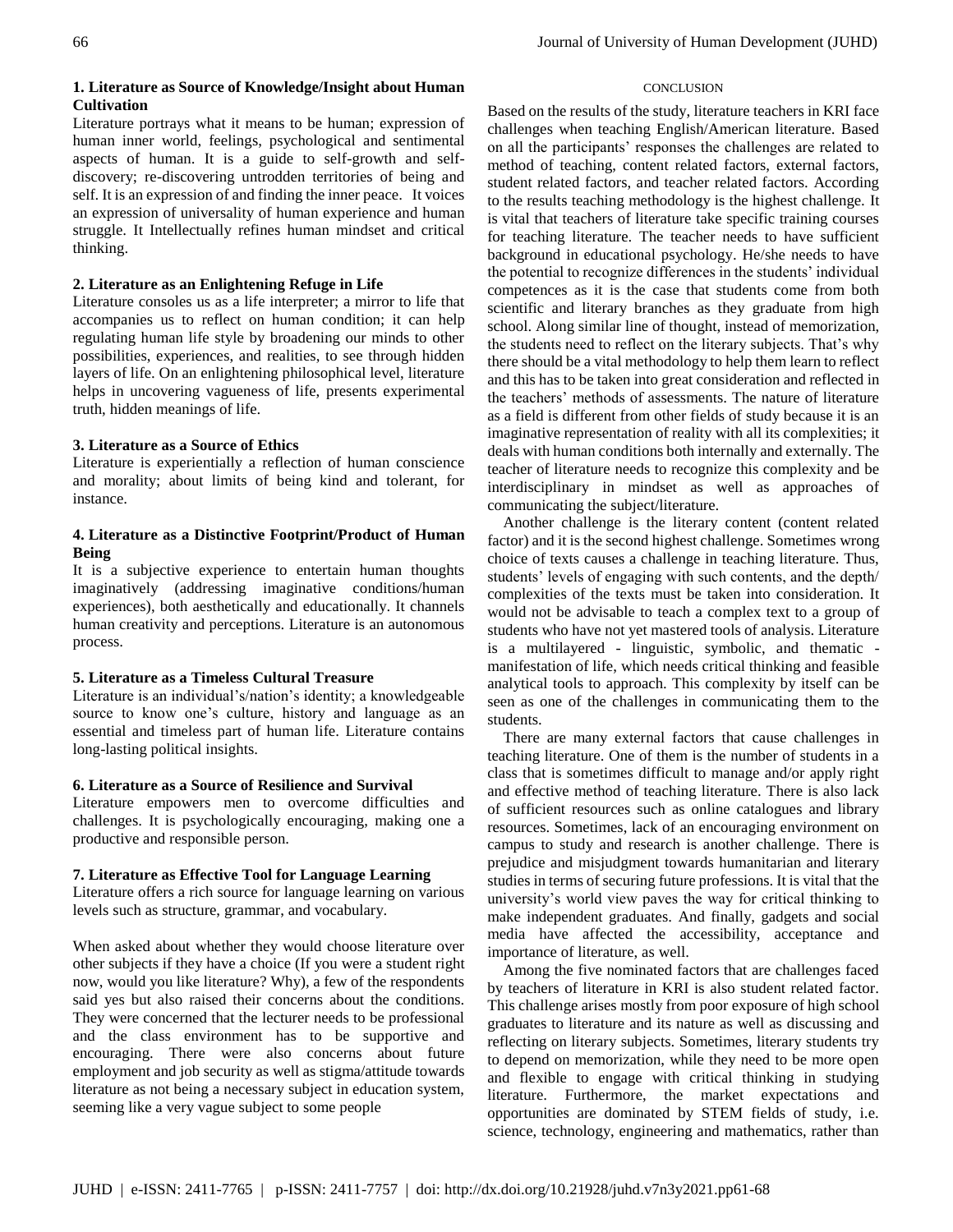culture, literature or arts. This can be seen as another challenge for the students to lose interest in literature as the two are not compatibly matched easily.

Another challenge in teaching literature is related to the teacher. It is vital for the teacher to have tools of analysis, critical thinking, questioning, and openness to debate and discuss what is presented in a literary work to the students. The teacher related factor and methods of teaching are interrelated. Sometimes it is the teachers' lack of passion and interest in literature as well as teaching literature that makes one of such challenges. Once more, as literature and culture are not widely targeted in the market value chain, that's why sometimes, literary teachers feel hopeless and pessimistic about their career.

Apart from the challenges facing teachers of literature, there are opportunities to the teaching of literature as it is linked to the nature of literature as being a field where human being is experientially presented. Literature portrays three main questions about human condition: what it means to be human? Who are we? And, how do we communicate? Because it deals with human values, for the teachers as well as for the students it has been a great arena to learn about great minds, great insights as well as great tales that are aesthetically preserving what it means to be human. Classifying the results of the three open answer questions, one can clearly see the positive impacts of literature on the teachers.

#### RECOMMENDATIONS

- 1.Method of teaching is the highest challenge in the five factors and the teacher related factor is the least challenge yet they are interrelated. So, enhancement and pedagogical training courses specifically for literature specialists and not general courses on teaching are required to help literature teachers improve skills and mastery of the tools and methodologies of teaching literature. This will help them to practically get more interactive and be able to manage the diversity of teaching approaches.
- 2.In terms of the five factors contributing literature teaching challenges, the content related factor is the second highest challenge. Thus, reading literary texts are needed and preferable by both teachers and students. It needs to be campaigned for vitally on a wide scale.
- 3.External factors score the third highest challenge among the five factors. Class size is one key component of the external factors. Therefore, there needs to be a specified group of students in a class, preferably no more than 20-25 students. And if not, then literary teachers need to practically learn to adjust themselves to a sufficient number of students, to master activities and techniques that help making the best out of this number of students.
- 4.Technology and digitalization as external factors have impacted all aspects of life. Items 9 and 11 shed lights on their role and impacts, it is important to highlight the necessity of addressing, exploring and finding ways to bridge the gap between literature and technology in order to make the best

out of the commonality and usability of technology. This may need to be accomplished through specific conferences or open discussions among experts of pertinent fields or disciplines.

- 5.Items 3, 6, 7, 11, and 14 mainly focus on the teacher. Since it is one of the challenges although the least one, it is a good indication that literary teachers need to work more, scrutinize deeper, see wider and think more openly when they handle literary texts and when they teach them to students. And this is one of the other topics that need to be covered in literary conferences and debates.
- 6. Another external factor that can be worked on is the world view and impacts of the university policy makers and strategic planners on humanities. They need to take into consideration the graduation quality and mindset that would help securing future job opportunities and occupations for their graduate generations. Items 8,13, and 17 expose this matter.
- 7. Another external factor is that poor background of literature goes back to high school years, and university policy makers and strategic planners need to take this in the consideration when trying to enrich this background.

#### REFERENCES

- Chang, H. S., (2003). Difficulties in studying and teaching literature survey courses in English departments in Taiwan. Unpublished Ph.D.Thesis, The University of Texas at Austin.
- Chesterman, A. (1983). The teaching of literature to non- native speakers. AFinLa:nVuosikirja, 135-142.
- Farrar P. (1940) Aims of the teaching of literature. The High School Journal, Vol. 23, No. 2, pp. 78-83
- Hill, J. (1986). Teaching literature in the language classroom. London: Macmillan.
- Hoque, M. E. (2007). The use of literature in teaching English as a foreign language (TEFL). Harvest, Jahangirnagar Studies of Literature and Language. 22, 1-27.
- Hussein, E. and Al-Emami, A. (2016). Challenges to teaching English literature at the University of Hail: Instructors' perspective. Arab World English Journal (AWEJ), 7 (4), 125-138.
- Lazar, G. (1993). Literature and language teaching: A guide for teachers and trainers. Cambridge, England: Cambridge University Press.
- Likert, R (1932). "A Technique for the Measurement of Attitudes". Archives of Psychology. 140:1-55
- Sidhu, G.K. Fook, C.U. Kaur, S. (2010). Instructional practices in teaching literature: Observations of ESL Classrooms in Malaysia. English Language Teaching, 3, (2), 54-63.
- Sugandi, B. and Husnaini, (2015. Teaching Poetry in ELT Classrooms: Some Challenges and Solutions. The 3rd International Multidisciplinary Conference on Social Sciences (IMCoSS 2015) Bandar Lampung University (UBL), 1, 54-57.
- Tayib C. and Hassan H, (2020). "Challenges Encountering Literature Teachers of EFL Classes in Salahaddin University/ Erbil" 3.2 گۆڤاری توێژەر Journal Twezhar
- Ur, Penny. (1991). A Course in language teaching: practice and theory. Cambridge: Cambridge University Press.

### APPENDIX

There are 17 major questions that need to be rated after answering this question (Does an English teacher face difficulty in teaching literature? Yes or No